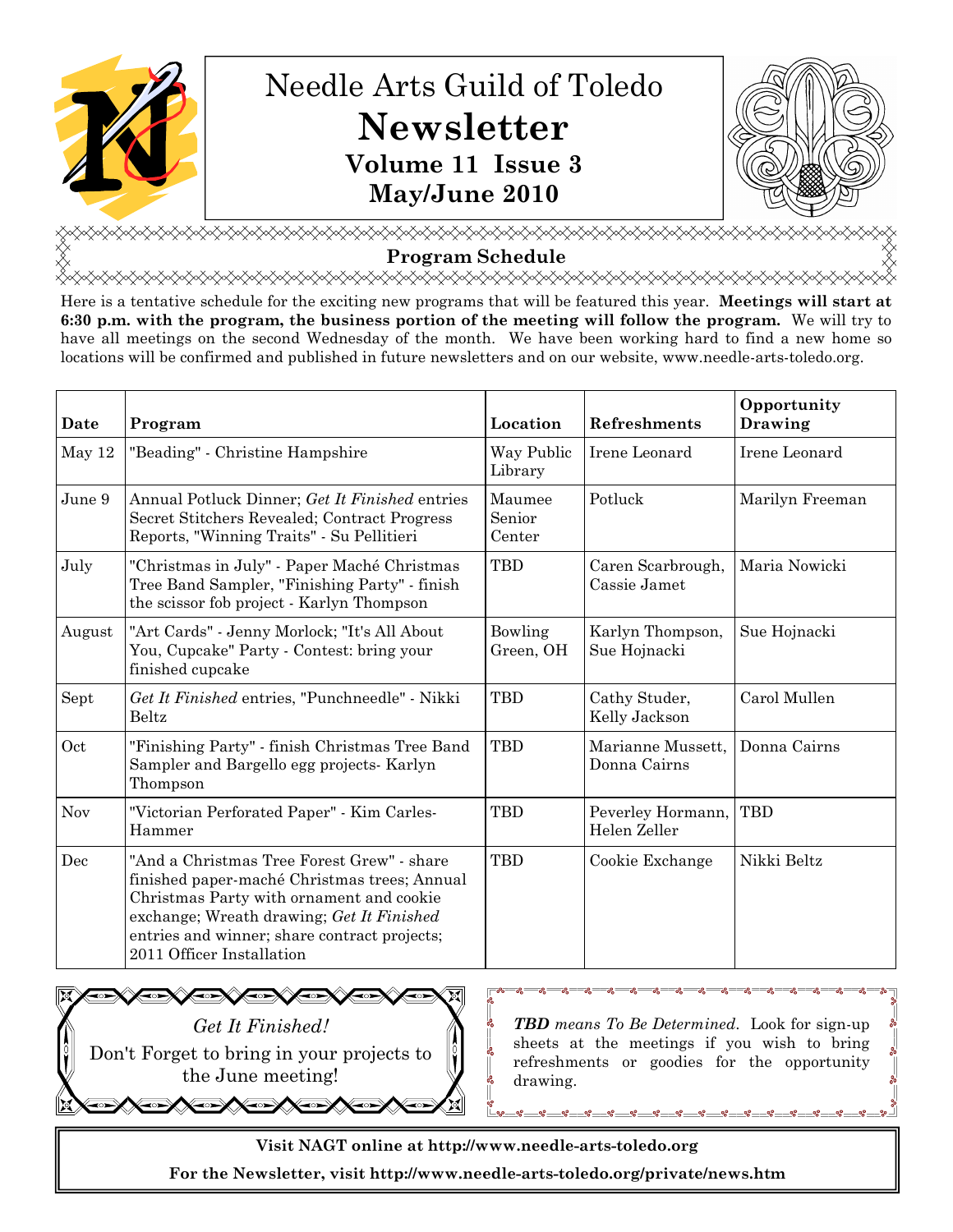

Here is a list of events besides our monthly meetings that you may find interesting. Further info may be obtained from the EGA or GLR websites or in later issues of this newsletter as it becomes available.

#### Dates Event Information

- 08/14/10 Michigan State Day "A Michigan Picnic." Sponsored by the White Pine Chapter and will be held at the Bavarian Inn Lodge, Frankenmuth, MI. Contact Marie Lubbers at luberz@wildblue.net
- $09/05/10 EGA National\quad$  "Stitching on the 09/10/10 Barbary Coast" – San Francisco, CA. Hosted by the Greater Pacific Region. Contact Mike Swan sem2010@egausa.org 510-653-6789 ext. 123
- $09/17/10 NAGT$  35th Annual Needlework Show at 09/18/10 the Sanger Branch Library. Judge: Karen Wojahn.
- 10/01/10- EGA Mill Race Chapter "Toy Chest." 10/02/10 Instructor: Betsy Morgan. Michigan location TBD.
- 10/03/10 EGA Mill Race Chapter "All Year Square Cube." Instructor: Betsy Morgan. Michigan location TBD.
- 10/01/10 ANG National Seminar "Midwest Mosaics" 10/08/10 Columbus, OH. Further info is available at the American Needlepoint Guild website www.needlepoint.org
- $04/03/11 GLR$  Seminar in Akron OH hosted by 04/07/11 Town & Country Chapter

#### Annual Needlework Show

Nancy Wright is pleased to announce that Karen Wojahn will be the judge for our 35th Annual Needlework Show. The show will be at the Sanger Branch of the Toledo-Lucas County Public Library on Friday, September 17 and Saturday, September 18, 2010. Item drop off will be Wednesday, Sept. 15 and judging will take place on Thursday, Sept. 16.



#### Stitch-In

Stitch-In meetings are held every Thursday from 11am–5pm. The third Thursday of the month we are at Something Extra. The fourth Thursday will be at Swan Pointe Care Center or at a member's home. Saturday Stitch-In will be on the last Saturday of the month at the Way Public Library in Perrysburg. Come as early as 9 a.m. and stay until closing, 5 p.m. Locations change weekly. Call Katherine Thompson at 419-385- 0081 or e-mail Diane Myers at jrmyers@roadrunner.com for the next meeting place.

#### If You Need A Ride

If there are any members needing transportation to a meeting please let us know. We have members attending from all over the area. Don't stay home just because you can't drive!

#### May Project

Don't forget your supplies for the May project. You will need Delica© beads, matching thread, beading needles (at least two, please) and a bead mat. If you use wax or Thread Heaven® bring that along too.

The flower pin shown was made with less than one tube of Delicas® for the main color, a few gold beads for the center and about a quarter tube of Delicas® for the leaves. You can make it in any color combination you choose. Why not try sunflower yellow petals with a brown center; cornflower blue petals with a pale yellow center, etc. The more modern pin takes less time and is just an assembly of various shapes. This is a great way to use up small amounts of leftover beads. You can arrange the shapes you choose to make in any way you please, making a pin truly unique to you. Submitted by Christine Hampshire.



Photo by C. Hampshire

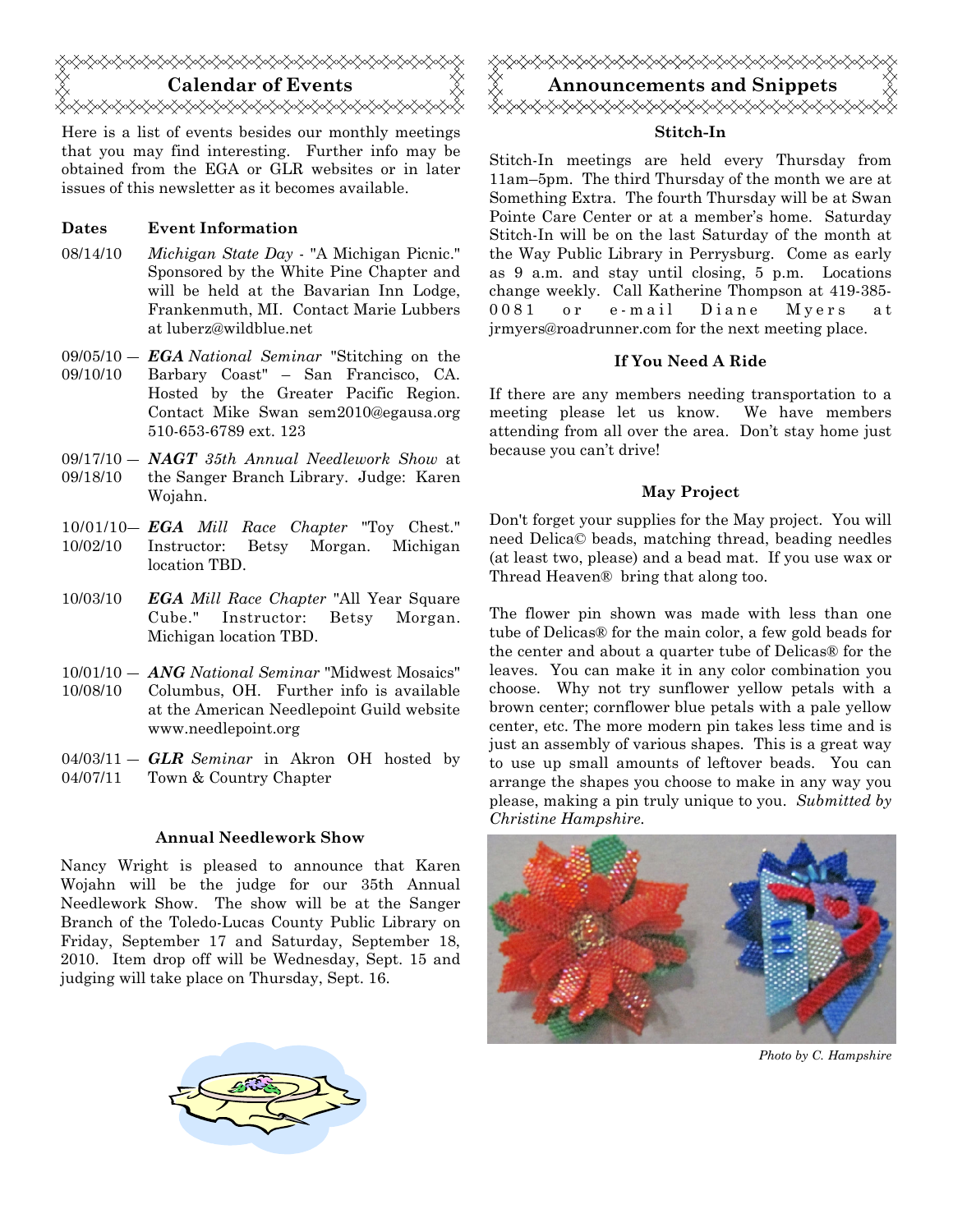

#### Class with Jane Ellen Balzuweit

Jane Ellen will be teaching a Petit-Purse for us on Saturday, July 10, from 9 to 4 at Caren's house. The purse has a flap of Casalquidi embroidery. There are 9 squares that make up the body of the purse, two in Casalquidi and the rest in pulled thread. Casalquidi is an Italian technique. The kit includes a finished purse on which the needlework is attached. It is mostly white with some color choice. The colors to choose from are green in the DMC 500 family, blue like 930, or mauve, with a little more purple than 224.

Jane Ellen holds two teacher's certifications from EGA, Pulled-Thread and Counted Thread. She has taught at National Seminars in the USA, Canada, TNNA markets, and at her shop. She has had a correspondence course with EGA and ANG and has taught 2 Cyber classes for ANG. Jane was Educator of the Year for the Great Lakes Region in 2000.

The cost of the class is \$70. This is a 20% reduction for us from the usual cost. All the threads and fabric will be provided in the kit. Bring the usual stitching supplies. Lights and/or magnification are ok to bring. We will have a pot-luck for lunch. Caren will have directions at the meetings. If you google the address, be aware that Cygnet road has a detour sign. Come to the meeting or e-mail Caren for options. Submitted by Caren Scarbrough.



Photo by Jane Ellen Balzuweit

# Membership Dues

We are finally on the new payment schedule of dues. No more quarterly payments. All members are due to renew by May 31. You can make out your check for \$43 payable to N.A.G.T. \$32 of that goes to EGA, \$1 to GLR and \$10 stays with our chapter. Send it to Diane Myers, 22045 W. River Rd., Grand Rapids, OH 43522 or you can give it to Diane at the meeting on May 12.

#### Contacting the Newsletter Editor

In the future, please send all articles for the newsletter to NeedleArtsToledo@aol.com instead of to my personal email. Currently, some of the messages are getting lost in the numerous unread messages on my home account. If you need to notify me at the last minute concerning cancelled meetings or other important timesensitive messages, please send the message to my work address, spellitieri@namsa.com. I have included all of these addresses on the officers page. Thank you. Submitted by Su Pellitieri.

#### Ornaments for the Troops

A group of stitchers are stitching Christmas ornaments for troops & their family. The goal for each stitcher is to stitch at least one pair of ornaments...one goes to the military person and the other to his/her family. This is the 2nd year for this program. Here are a few of the ornaments done last year: http://picasaweb.google.com/ audbxxx/StitchingForSoldiers09

Additional stitchers are always welcome so they can expand the number of families that receive ornaments. If interested, please send an email to Tina Davis at tinadavis2000@yahoo.com (reference Stitching Corps & let her know that you heard about this through Pev Hormann). Thanks! Submitted by Peverley Hormann.

# Fiber Arts Show

On Saturday and Sunday, June 5 and 6, the 577 Foundation is having its annual fiber arts show. I attended last year and recommend it to anyone interested in seeing original pieces made with a variety of materials. There were very inventive art quilts, fabric sculptures, pieces embellished with needlework, paper objects and books, and more. Submitted by Diane Myers.

#### Guild Garage Sale

Mark Saturday, June 19 as the "Guild Garage Sale" at Karlyn's house. Start your "Spring Stash Cleaning" now. Remember this sale is for stitching items only, threads, kits, fabrics, frames, patterns, books etc. The money received from this sale will remain with the Guild. At this gathering you can plan for a day of shopping, stitching and eating (potluck). Maps will be coming later for your travel to Karlyn's house in Bowling Green.

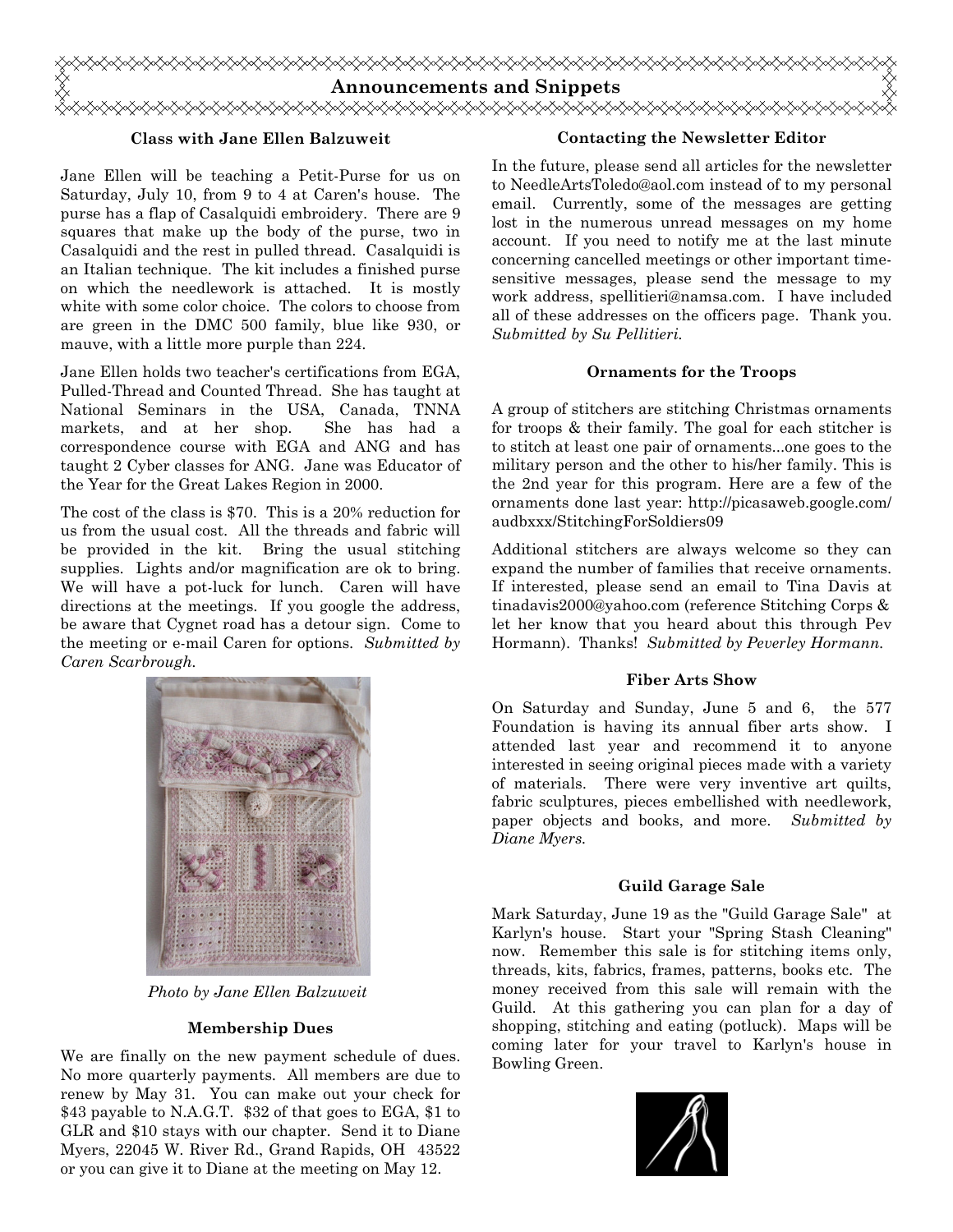

#### June Meeting

Don't forget to bring your own place setting and a dish to pass for our Annual Potluck! We are having a trial meeting at another new location. It sounds promising and if we like it, we will vote in June to see if we'd like to meet there permanently or stay at the Way Public Library. Also at the meeting, we will reveal this year's Secret Stitchers and choose names for next year. If you would like to fill out your Secret Stitcher form before the June meeting, contact Su Pellitieri for a blank form. Su will also be hosting a discussion entitled "Winning Traits". She will be sharing tips that she has gathered from various classes and comments from various judges over the years. You are welcome to bring examples of your work to add to the discussion. Su would prefer to show pictures from previous exhibits but she doesn't have a projector. Does anyone have access to a computer projector or have any other ideas?

Location: Maumee Senior Care Center, 2430 Detroit Ave., Maumee OH 43537. Please note that the Google Map below labels Rte. 25/24 as S. Detroit Ave. south of the Ohio Turnpike, but it really is Anthony Wayne Trail.



# Phillipa Turnbull Workshop

Designer, teacher and author Phillipa Turnbull comes to the **Edsel & Eleanor Ford House** (www.fordhouse.org) from her home in the UK to share her extensive knowledge and experience in the art of crewel work June 17-19, 2010. There will be a choice of projects for the advanced class: one is a deer and the other is two parrots. There is also a possible additional charge for the parrot kit. On the next page you will find a copy of the registration form from the Curator, Josephine Shea. Here are her suggestions for hotels based on feedback from previous visitors.

> 30190 Van Dyke Avenue 30180 North Civic Center Drive Warren, MI 48093 Warren, MI 48093 www.marriott.com www.hawthorn.com

 Courtyard Detroit Warren Hawthorn Suites by Wyndham Detroit Warren (586) 751-5777, Fax: (586) 751-4463 (586) 558-7870, Fax: (586) 558-8072

As of now, they haven't scheduled a Friday evening dinner, but as energy levels permit, they may arrange a group dinner. The local art museum is open late for especially energetic souls and the curator says she is happy to guide a group there, or a local jazz club for music lovers!

The Edsel & Eleanor Ford House is located at 1100 Lake Shore Rd., Grosse Pointe Shores, MI 48236. You may contact Josephine by phone at (313) 884-4222 ext. 132, or fax to (313) 884-5977, or by e-mail to info@fordhouse.org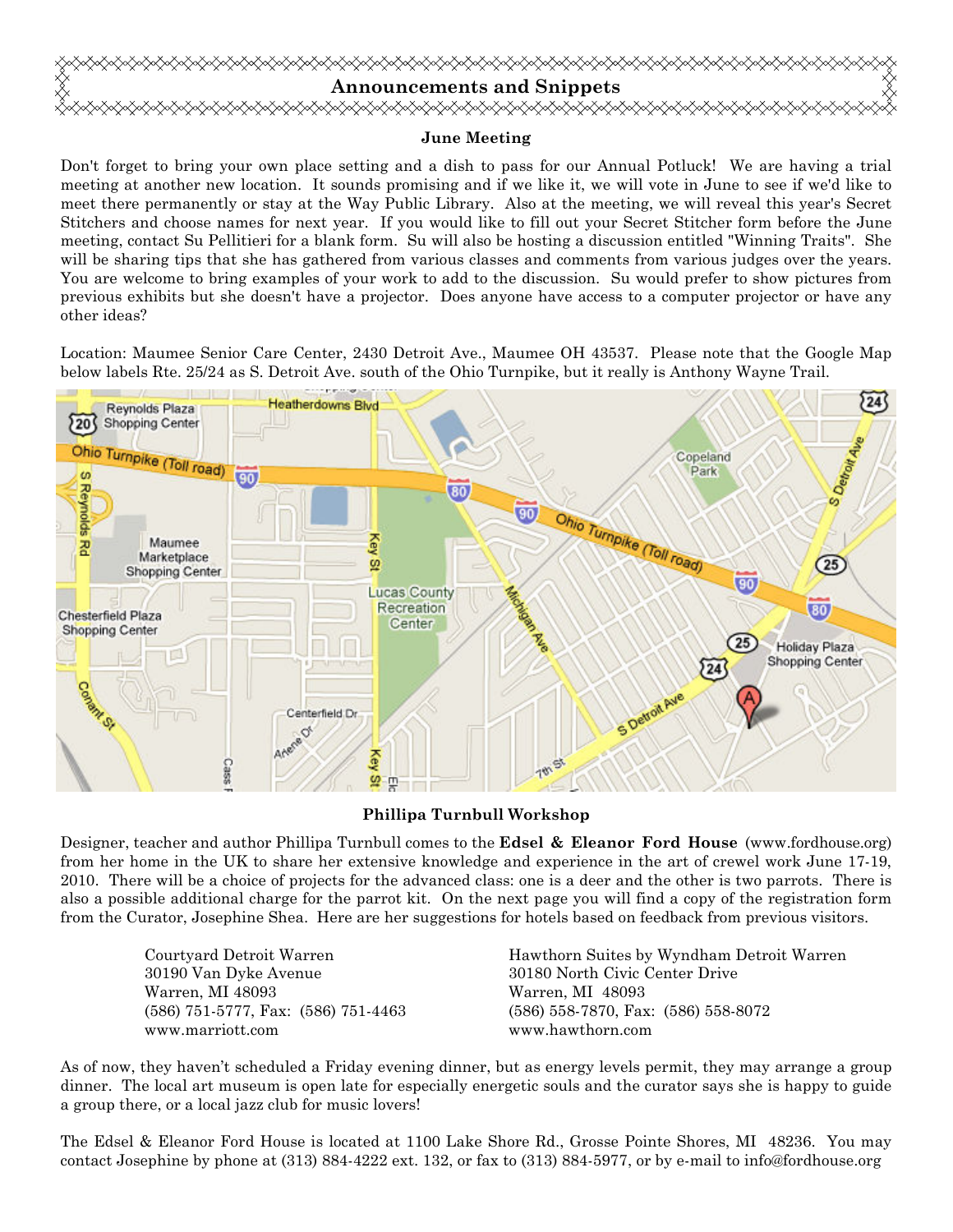# Workshops with Phillipa Turnbull at Edsel & Eleanor Ford House

Enrollment is limited; Please fill out this form (one per registrant) and mail to Edsel & Eleanor Ford House 1100 Lake Shore Road, Grosse Pointe Shores, MI 48236 or fax to 313.884.5977 or call 313.884.4222 with payment for the amount calculated on the worksheet. Cancellations can only be accommodated if there is a waiting list for the space, less a 10% fee.

| <b>Name</b><br>_____ |  |  | _ |  |
|----------------------|--|--|---|--|
|                      |  |  |   |  |

| Phone numbers: Day                           | Evening                                                        | Cell |  |  |  |  |  |  |
|----------------------------------------------|----------------------------------------------------------------|------|--|--|--|--|--|--|
| Please circle preferred first contact number |                                                                |      |  |  |  |  |  |  |
| Email:                                       |                                                                |      |  |  |  |  |  |  |
|                                              | Vou will receive an email / letter confirming your reservation |      |  |  |  |  |  |  |

You will receive an email / letter confirming your reservation.

Address: \_\_\_\_\_\_\_\_\_\_\_\_\_\_\_\_\_\_\_\_\_\_\_\_\_\_\_\_\_\_\_\_\_\_\_\_\_\_\_\_\_\_\_\_\_\_\_\_\_\_\_\_\_\_\_\_\_\_\_\_\_\_\_\_\_\_\_\_\_\_\_\_\_\_\_

| <b>Description</b>                                                     | Quantity | Price   | Total |  |
|------------------------------------------------------------------------|----------|---------|-------|--|
| <b>Rarely Seen Stitches</b>                                            |          | \$80.00 |       |  |
| Friday, June 18 9:30 am to 4:00 pm                                     |          |         |       |  |
| (with one hour lunch break)                                            |          |         |       |  |
| Designed for the more experienced stitcher, this day long workshop     |          |         |       |  |
| includes information on shading. Optional tour afterward. Choice of    |          |         |       |  |
| kits for purchase day of workshop for \$40.00 or \$20.00               |          |         |       |  |
| Boxed lunch (indicate choice) Turkey Sandwich / Vegetarian Wrap        |          | \$12.50 |       |  |
| <b>Classic English Crewelwork</b>                                      |          | \$80.00 |       |  |
| Saturday, June 19, 9:30 am - 4:00 pm                                   |          |         |       |  |
| with one hour lunch break                                              |          |         |       |  |
| This day-long workshop is an introduction and overview for all skill   |          |         |       |  |
| levels. Attendees from the advanced workshop are encouraged to         |          |         |       |  |
| register for the day and continue work on their project. Optional tour |          |         |       |  |
| afterward. Kit for purchase day of workshop for \$20.00                |          |         |       |  |
| Boxed lunch(indicate choice) Turkey Sandwich / Vegetarian Wrap         |          | \$12.50 |       |  |
| <b>Processing fee</b>                                                  |          |         |       |  |
| TOTAL credit card number / expiration / security code                  |          |         |       |  |
| Signature:                                                             |          |         |       |  |

To help coordinate communication: I plan to say at address above or\_\_\_\_\_\_\_\_\_\_\_\_\_\_

Thursday, June 17 at 7:00 pm Seventeenth-century Textiles in British Castles and Country Houses Secrets and stories behind historic British needlework, based on years of research and special access given her by owners of castles and country houses.

I will attend the Thursday evening lecture (Included with workshop) please circle: YES / NO

Thank you!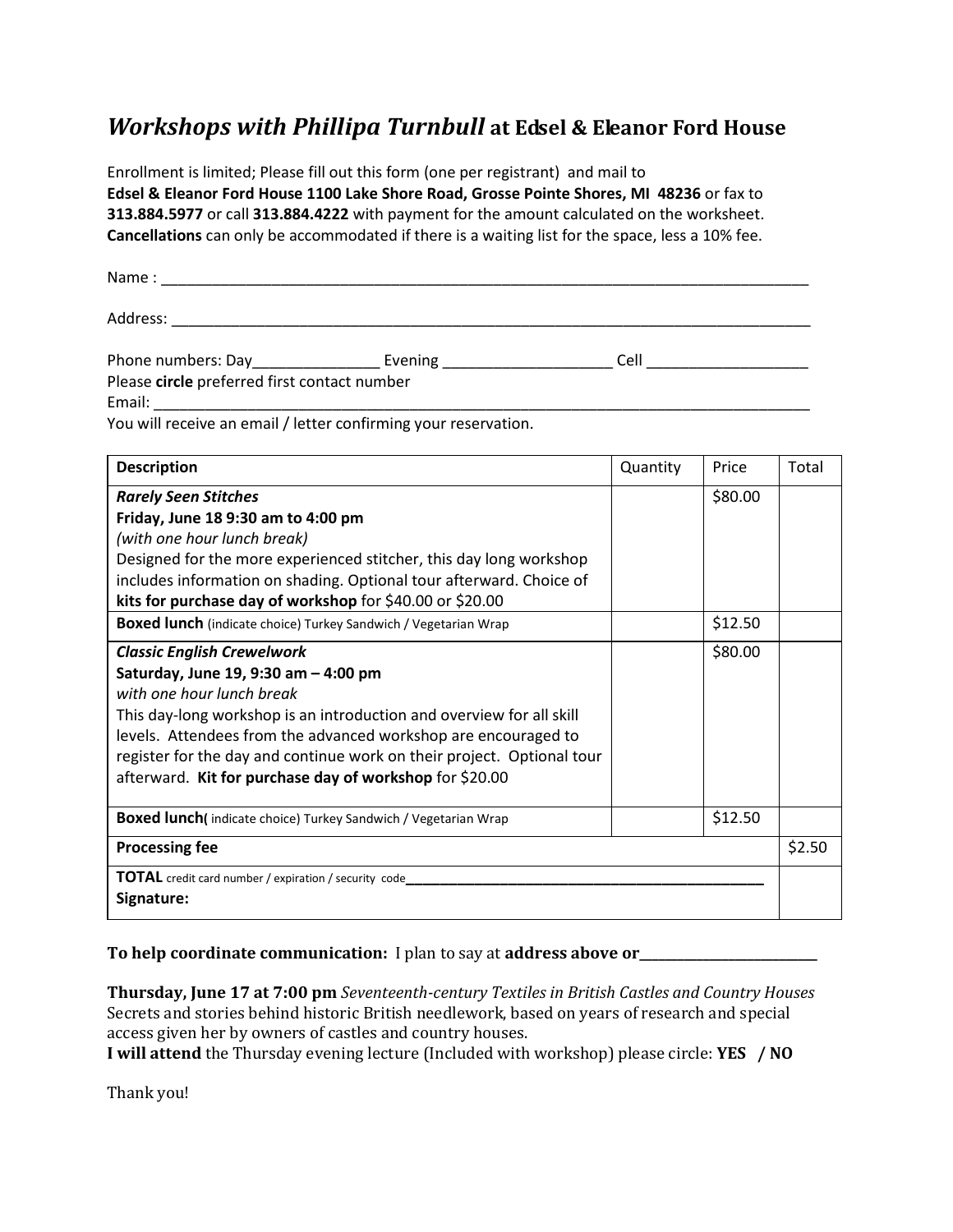

Come to the May meeting and see the projects we started in Fort Wayne. It was a fun week with lots of stitching time, great food, some shopping and lots of laughter. If you have never been to a regional seminar, consider going to Cuyahoga Falls. All of your meals are included in your fee. The number of participants is much lower than a national seminar so it is less hectic and easier to get to know new people. The class offerings for next year were on display and they have so many interesting options that it will be difficult to choose. They are also offering tours of Stan Hywet and the textile collection at Kent State University. Keep checking the Great Lakes Region website to view the class projects for next year. Submitted by Diane Myers.



The day we arrived in Fort Wayne, it was dark and rainy. On Monday the sky was blue and it warmed up so that it was pleasant for walking around the downtown area. These colorful tulips were blooming at the Botanical Conservatory across the street from the Hilton.



Nancy Wright (standing) confers with Bertie, Colin, and Sally, all members of the Youngstown chapter, during Studio Time. She certainly must be asking for advice on her class piece taught by Pat Donaldson.



On our way to the closing banquet Diane Myers, instructor Deanna Powell, instructor Kim Sanders, Karlyn Thompson, and Sue Wiemer stop in the lobby for a picture.



Karlyn Thompson and Sue Wiemer receive instruction from seminar teacher Kim Sanders. They learned to embroider with silk ribbon and thread to make a dress for a beautiful, hand painted, pincushion doll.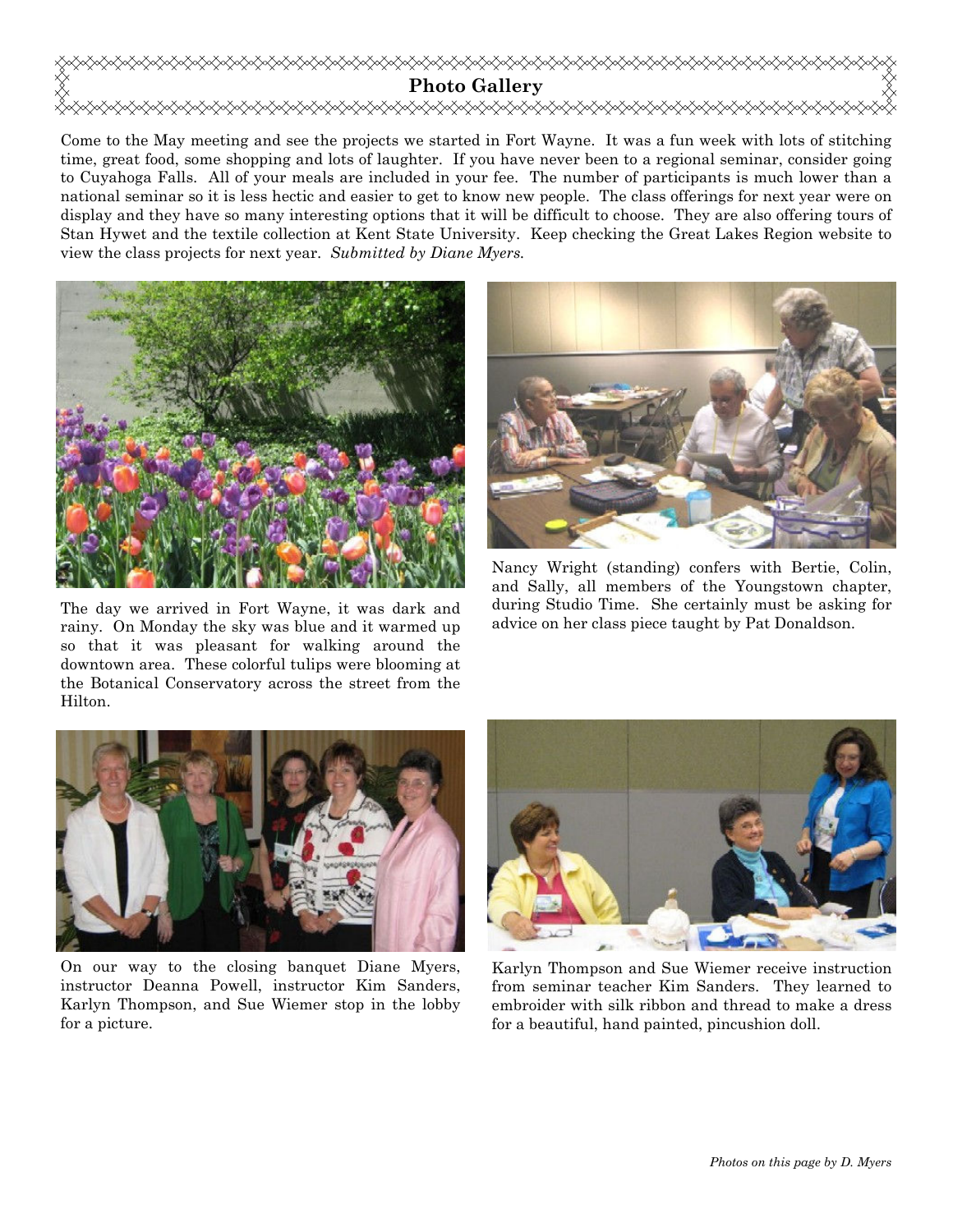The NAGT Newsletter is published six times per year (January, March, May, July, September, and November) by the Needle Arts Guild of Toledo (NAGT) chapter, The Embroiderers' Guild of America, Inc. The Editor welcomes comments, input, and story items. Please send them to the editor by the 25th of the month preceding publication.

Editor: Susan Pellitieri; 703 Butterfield Dr; Toledo, Ohio 43615, Phone: 419-382-1329, E-mail: NeedleArtsToledo@aol.com

EGA chapter newsletters may copy material contained in this publication except items which are noted and marked as copyrighted. Please credit this Chapter when due.

MEMBERSHIP in the Needle Arts Guild of Toledo is open to all embroiderers. New and renewing dues payments should be sent to: Nancy Wright, 17515 Sycamore Rd., Grand Rapids, OH 43522.

ANNUAL DUES - NAGT annual dues of \$43 includes: Dues - Local chapter

- Bimonthly NAGT chapter newsletter
- Chapter meetings and programs
- Local chapter lending library
- Group correspondence course (additional fee required)
- Dues Great Lakes Region (GLR)
- GLR seminar (additional fee required)

Dues - The Embroiderers' Guild of America, Inc. (EGA)

- Subscription to quarterly magazine, Needle Arts
- Individual correspondence courses for a fee
- National seminars for a fee

Members can attend optional local Chapter workshops presented by teachers contracted by the Chapter and paid for by workshop participants.

MEETINGS are tentatively set for the second Wednesday of the month at 6:30 p.m. in the Way Public Library, 101 E. Indiana Ave., Perrysburg, OH 43551 (see map below). Meeting location will be updated on the website, www.needle-arts-toledo.org, and in the newsletter.

GUESTS are welcome at all meetings and may attend two meetings before being asked to join.

**NAME TAGS** must be worn at all meetings or pay a  $25¢$  fine. The fines collected go to general funds to help cover expenses.

MEETING CANCELLATION: Monthly meetings are cancelled due to bad weather if the Toledo Public schools are closed. Tune into AM 1370 News radio in Toledo for school closings.

**«XXXXXXXXXXXXXXXXXXXXXXXXXX** NAGT Officers and Board Members 

President ⊠ Sue Hojnacki 419-385-8511 needleworkersue7@aol.com

#### President Elect Ø

Sue Wiemer 419-531-6325 dlwiemer@sbcglobal.net

Secretary  $\boxtimes$ 

Cassandra Jamet 419-474-3863 cdenniss@yahoo.com

#### Treasurer<sub> $⊓$ </sub>

Nancy Wright 419-832-3801 nlwright42@verizon.net

2010 Show Chairman Nancy Wright 419-832-3801 nlwright42@verizon.net

#### Outreach Chairman

Kay Griffith 419-784-2868 kayjgrif@embarqmail.com

Welcoming Committee Marilyn Freeman 419-381-8782

GLR Representative Diane Myers 419-832-9571 jrmyers@roadrunner.com Newsletter **Ø** Susan Pellitieri 419-382-1329 NeedleArtsToledo@aol.com spellitieri@namsa.com pellitieri@aol.com

Membership ⊠ Diane Myers

419-832-9571 jrmyers@roadrunner.com

Program **⊠** 

Karlyn Thompson 419-823-3439 karlynthompson49@yahoo.com

#### **Education** ⊠

Caren Scarbrough 419-278-2162 caren505@roadrunner.com

Historian Katherine Thompson 419-385-0081 kmthompson49@yahoo.com

#### Publicity

Peverley Hormann 419-699-2076 pevhormann@yahoo.com

Hospitality Donna Cairns 419-841-7403

 $\boxtimes$  indicates Voting Members Map courtesy of Mapquest.com